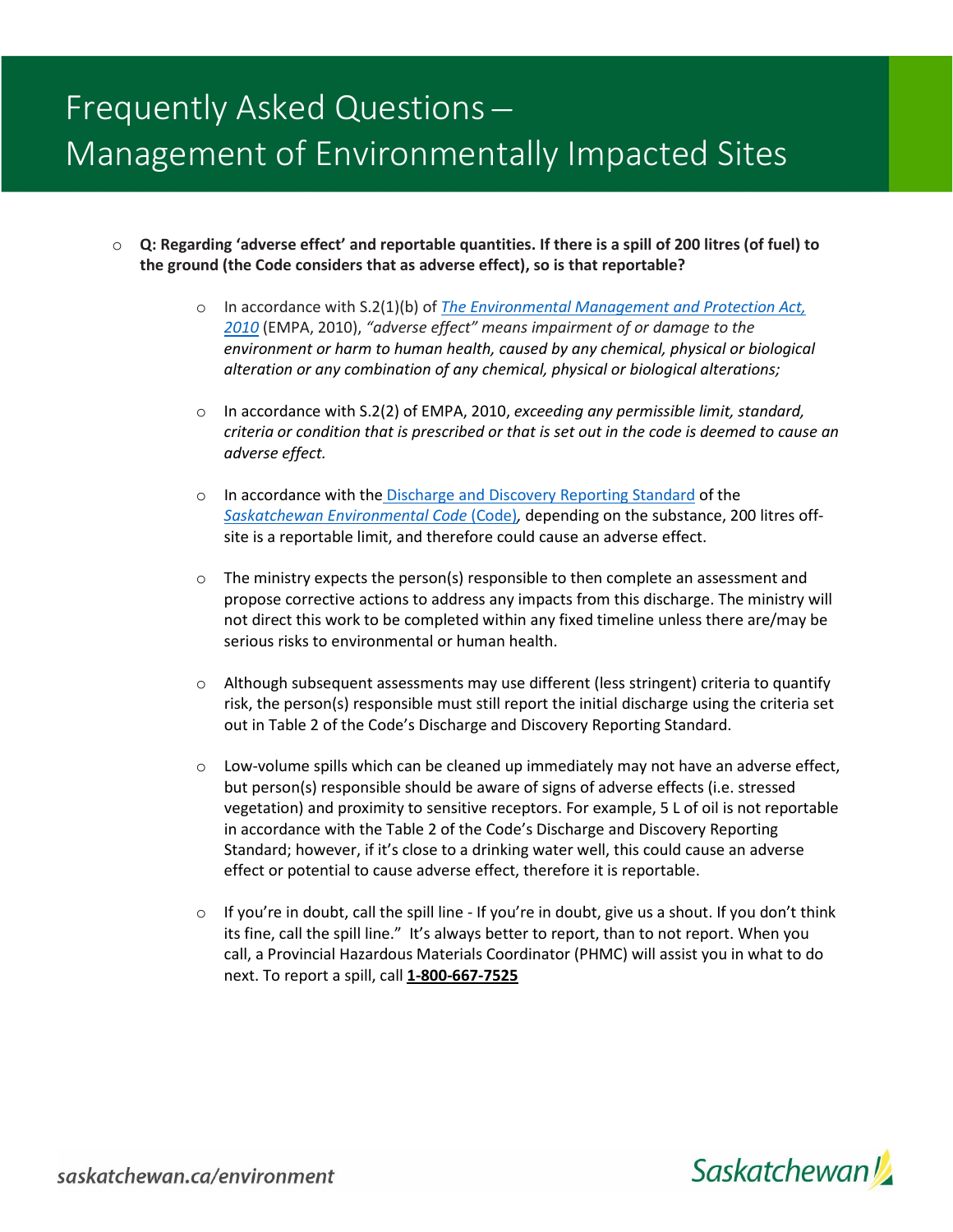o **Q: Can I apply Tier 2 Saskatchewan Environmental Quality Guidelines (SEQG) to non-Petroleum Hydrocarbon (PHC) contaminants? What is the process expected by the ministry?**

**When will the SEQG guidelines be updated? Will the Endpoint Selection Standard be updated to include non–PHC?**

- o Tier 2 SEQGs can be used for contaminants other than PHCs. The Code's [Endpoint](https://publications.saskatchewan.ca/#/products/77488)  [Selection Standard](https://publications.saskatchewan.ca/#/products/77488) indicates it is for PHCs; however, it can be used as guidance for other contaminants but will need additional justifications as to how your applying the standard to non-PHC contaminants.
- o Section A (1) of the Endpoint Selection Standard states, *Elimination of exposure pathways in this standard typically deal with PHC's and benzene, toluene, ethylbenzene, xylenes (BTEX), however, the standard may be used as guidance when eliminating exposure pathways for other substances of potential concerns (SOPC's).*
- $\circ$  We recognize the SEQG have not been updated since 2017, but we are working on a plan to update them. Where discrepancies are found between SEQG and the source material (e.g. Health Canada), the person(s) responsible should use the source material and provide rationale in reports. If you notice any errors or omissions, you can contact the [Ministry of Environment Client Service Office](https://envrbrportal.crm.saskatchewan.ca/seqg-search/) or log your concern online.
- $\circ$  We currently don't have plans to update the existing Endpoint Selection Standard to include non PHCs.
- o **Q: Can Tier 2 endpoints be used in Phase II Environmental Site Assessments? If Tier 1 endpoints are used in a Phase II Environmental Site Assessment, and Tier 2 or 3 are proposed in Corrective Action Plan (CAP), do we need to update the National Classification System for Contaminated Sites (NCSCS) score?**
	- o There is a difference between (a) Delineation criteria, (b) Assessment criteria and (c) Endpoint criteria.

The default delineation criteria, as stated in Section 1-7 of the [Site Assessment Code](https://publications.saskatchewan.ca/#/categories/69)  [Chapter,](https://publications.saskatchewan.ca/#/categories/69) are the Table 2 reportable concentrations of the Discharge and Discovery Reporting Standard. Delineation criteria is meant to show the reportable extents of the entire plume (which may extend off-property from an on-property source).

 $\circ$  Delineation criteria does not mean a person(s) responsible will have to remediate to that criteria. For example, the delineation criteria can be the reportable concentrations as shown in Discharge and Discovery Reporting Standard. However, the subsequent assessment and/or endpoint criteria can be Tier 1, Tier 2 or Tier 3.

The Discharge and Discovery Reporting Standard states that *[Table 2] reportable concentrations are intended as a trigger for further assessment and analysis at a potentially impacted site.*Delineation to Table 2 reportable concentrations establishes the zone to which further science can be applied to quantify and document the potential for adverse effect.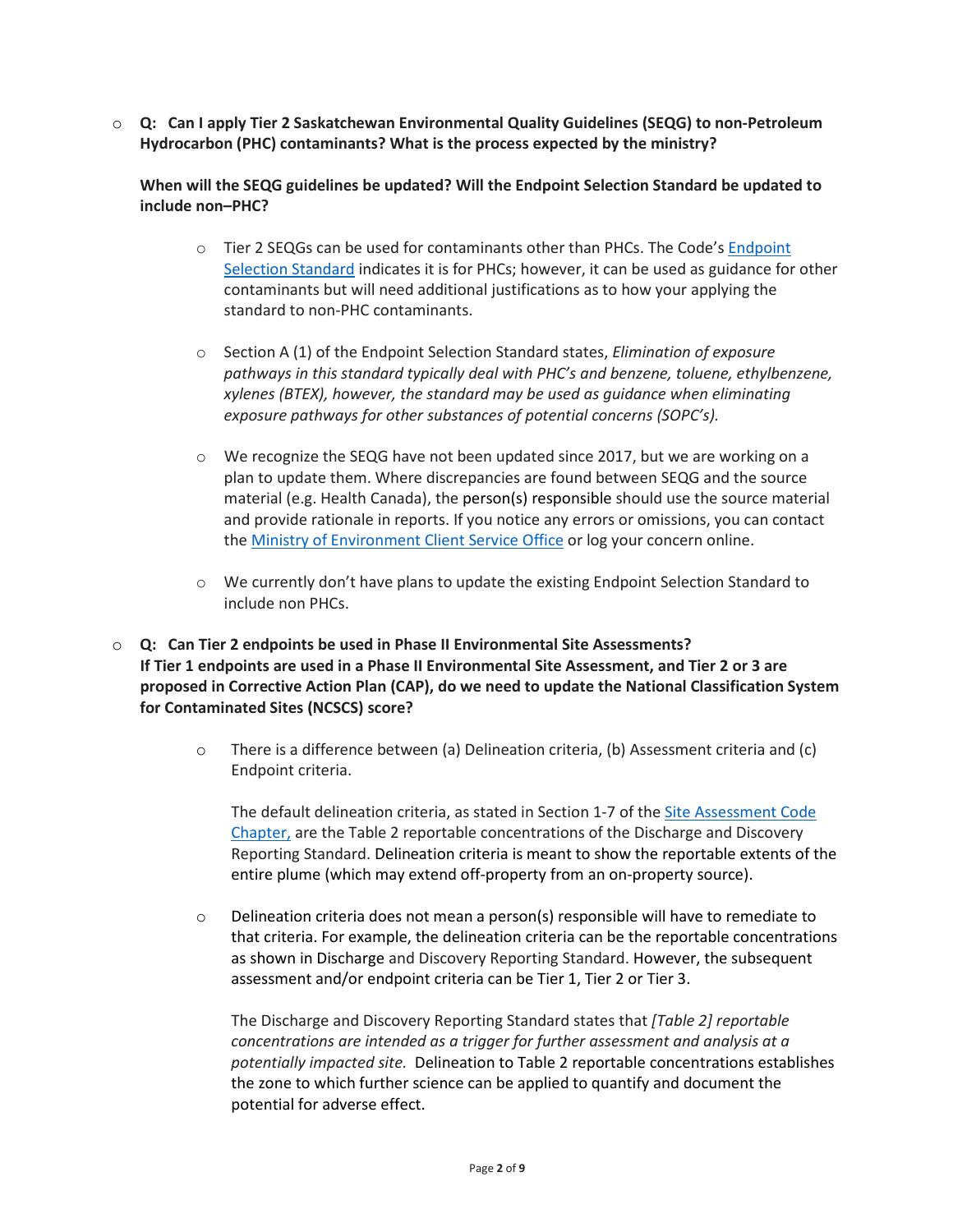Once the reportable limits of the contaminant plume are known, risk-based endpoints can be applied to address the site-specific needs of each affected property of the reportable plume.

In some cases, the Tier 1, 2 or 3 endpoints will establish that there is no risk to receptors at the fringes of the reportable plume. In such cases, the Corrective Action Plan (CAP) will document the rational. Affected landowner's acceptance of the endpoints will be required to achieve a [Closure and Notice of Site Condition Certificate](https://publications.saskatchewan.ca/#/products/73872)  [\(NSC\)](https://publications.saskatchewan.ca/#/products/73872) for those areas of the reportable plume.

- $\circ$  The use of Tier 1, Tier 2 or Tier 3 criteria can be proposed for alternative delineation criteria. If you are using alternative delineation criteria you will need to explain why it was used and report that to all affected landowners and to the ministry.
	- NOTE You do not need PRIOR approval from the ministry. However, it must be clear in the submitted reports why the person(s) responsible has chosen not to delineate to Table 2 (default) reportable concentrations. It is important for affected landowners to know the extent of any reportable contamination on their property and to accept any work being done on their property.
- o Endpoint criteria are outlined in the Code's [Corrective Action Plan Chapter](https://publications.saskatchewan.ca/#/products/78243)**.** If delineation criteria are also used as endpoint criteria, the Code's CAP Chapter is applicable, and therefore all the requirements of the CAP chapter must be met. The person(s) responsible can select different endpoints for on-property and off-property impacts.
- o A [National Classification System for Contaminated Sites](https://www.ccme.ca/files/Resources/csm/pn_1403_ncscs_guidance_e2.pdf) (NCSCS) score needs to be updated with every Site Assessment and CAP submission, and whenever there is new information added to the site. In accordance with the Code chapters, a complete NCSCS spreadsheet needs to be submitted to the ministry. Not just the summary score sheet. This way, the ministry can review all the information as to how the NCSCS score was generated.
- o
- o **Q: If Tier 2 endpoints are selected, can they be used for contaminants other than PHC? Can they be used to define the area(s) to be delineated, including potential off-property areas which may be above Tier 1, but below Tier 2?** 
	- o As stated previously, Tier 2 SEQG and Tier 2 endpoints can be used for contaminants other than PHCs. The Endpoint Selection Standard was written for PHC impacts. However, the methodologies within this standard can be used as guidance for other contaminants. Additional justifications as to how you are applying the standard to non-PHC contaminants will be required.
	- $\circ$  A CAP that proposes Tier 2 endpoints/SEQGs for non-PHC contaminants needs to be submitted to the ministry as an alternative solution CAP. Alternative solution CAPs will be reviewed upon submission. The proposed corrective actions need to comply with the requirements of the [Code's CAP chapter.](https://publications.saskatchewan.ca/#/products/78243)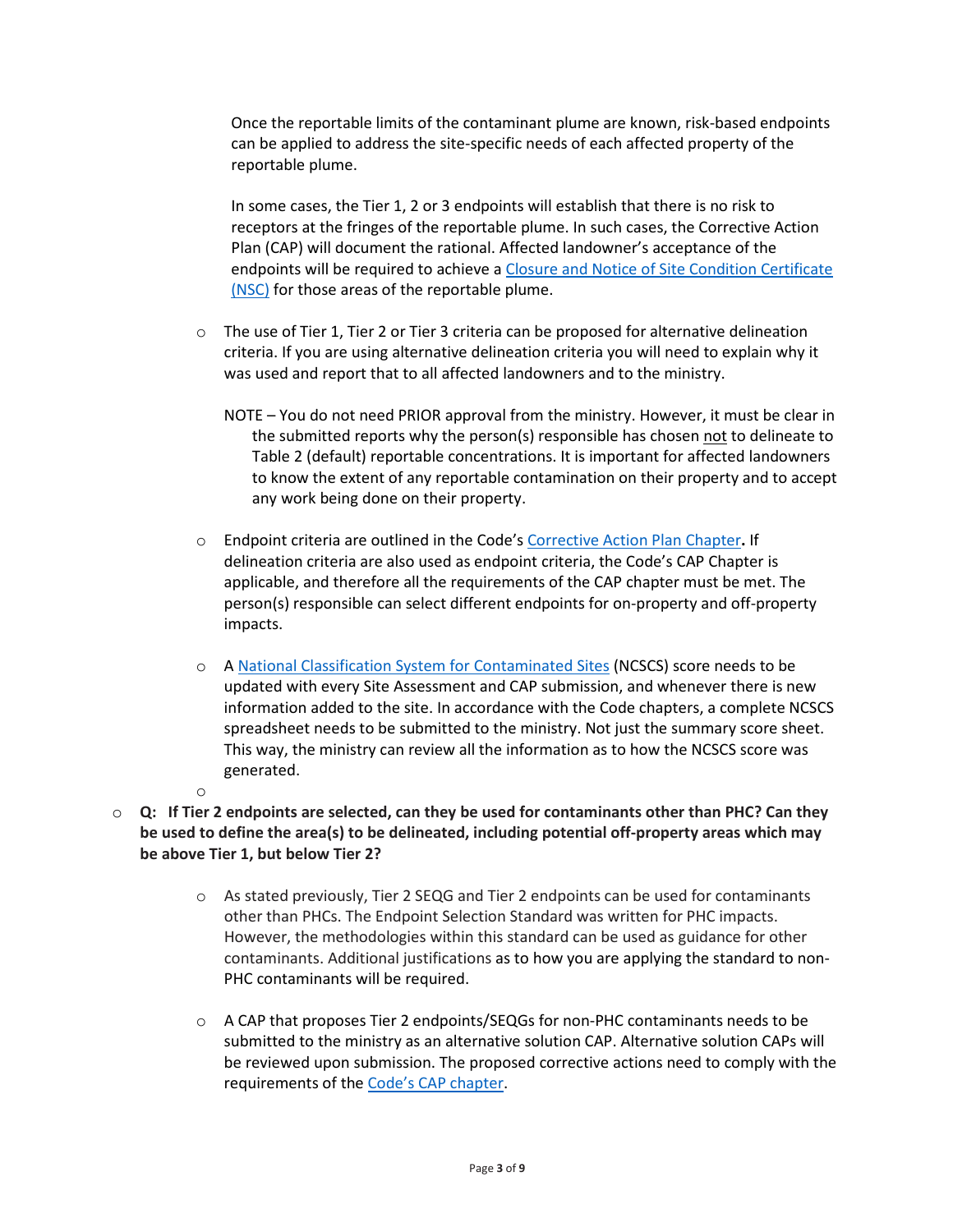- $\circ$  As stated previously, you can use delineation criteria other than the Table 2 (default) reportable concentrations. Alternative delineation criteria will need to be proposed to the ministry for approval; however, PRIOR approval is not required. Any alternative criteria applied off property will need to have written acceptance from all affected landowners.
- o **Q: If a Site has an old clearance letter, or an old Phase II site assessment, showing compliance with criteria prior to 2015 (pre-Code) – should the case always be closed? Or should old reports/clearance letters always be re-evaluated for possible non-conformance with current Code standards which may be stricter?**
	- $\circ$  The ministry no longer issues traditional closure letters, acknowledging the achievement of proposed endpoints. Closure letters were what the ministry issued when we received a closure report. The traditional closure letters did not absolve a person(s) responsible from future legal liability.

Stakeholders must now complete an application for [Notice of Site Condition](https://publications.saskatchewan.ca/#/products/73872) (NSC) to receive acknowledgement of the achievement of a proposed endpoint.

- o
- $\circ$  The ministry will only revisit sites that have had old closure letters, if there is a reason to do so (e.g. a complaint from the public or submission of a NSC application for the site). If a person(s) responsible plans on revisiting a site to do more work, that is their business decision.
- $\circ$  If you are applying for a NSC and the Assessment and/or Corrective Actions were conducted prior to the June 2015 enactment of EMPA, 2010, the Minister may consider the reported information to have inherent limitations that may not comply with current legislation (EMPA, 2010). The minister can still issue a NSC; however, where any subsequent environmental investigation disproves or contradicts the reported information, the Minister is then authorized to strike this NSC from the public registry.
- $\circ$  If NSC is being sought for a site that has already received a traditional closure letter, the Minister would need a qualified person (QP) to sign off on any work completed after the June 2015 enactment of EMPA, 2010.
- o **Q: If on-site and off-site impacts are cleaned up to Tier 2 within city limits, due to elimination of selected human and/or ecological exposure scenarios, do adjacent landowners have the right to demand the more stringent Tier 1 clean up?**
	- $\circ$  Yes, all affected landowners must consent to the proposed CAP for the site. If the CAP proposes Tier 2 endpoints for their property, then they may not consent to the CAP. Person(s) responsible will need to negotiate with all affected landowners to decide which endpoint is appropriate for the impacted site. The ministry can provide comments regarding compliance with the Code or issue a conditional approval of the Tier 2 endpoints in principle, contingent upon written consent by the affected landowner(s).
	- $\circ$  The ministry may never expect remediation to non-detectable or reportable (default) concentrations. Those are not endpoints, as defined in the Endpoint Selection Standard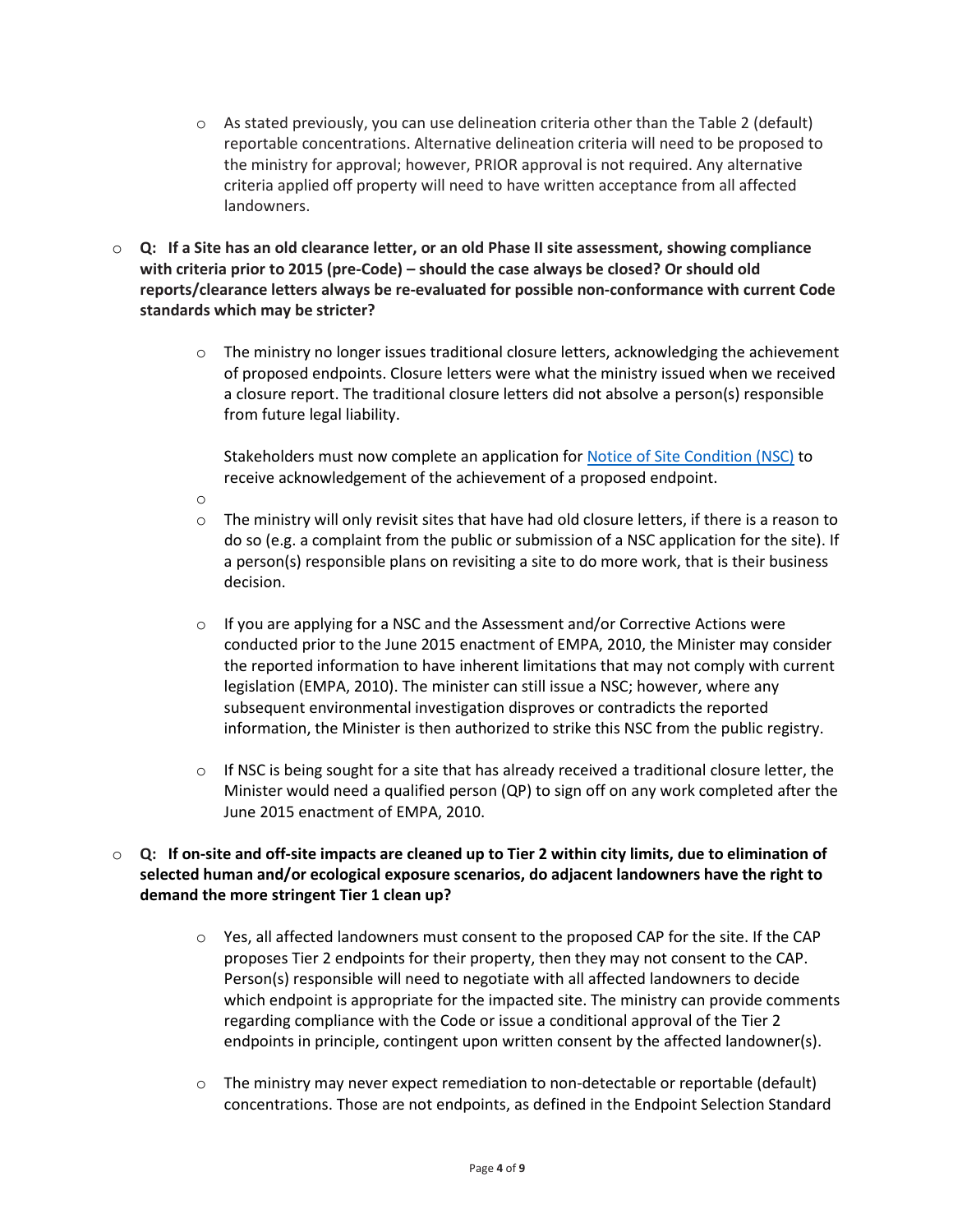and they certainly are not in the spirit of risk-based environmental management principles. The ministry supports and encourages a risk-based approach to impacted site remediation and management.

- $\circ$  Regardless of landowner wishes, the most protective endpoint criteria the ministry will require will be Tier 1 SEQG.
- o **Q: In 2019, the ministry only required the person(s) responsible to notify off-site affected landowners of a proposed corrective action plan. Now, the ministry is requiring written consent from all affected landowners – why?**
	- $\circ$  The ministry has transitioned away from issuing traditional closure letters and are now reviewing applications for NSC for sites. An application for a NSC will trigger a comprehensive review of the site to ensure that every submission complies with every section of the Code.
	- o In accordance with, S.1-9(1) the Code's Corrective Action Plan chapter, *Every person required to prepare a corrective action plan shall attach to the corrective action plan the written consent of any person who: (a) owns any portion of an environmentally impacted site with respect to which the corrective action plan is being prepared; and (b) is not a person responsible.*
	- $\circ$  Third-party written consent has always been a requirement of the Code, and now the ministry is enforcing it due to the NSC applications. It is important that all affected parties be engaged as soon as possible. Affected landowners need to understand and accept the proposed corrective actions, or any future controls/land use restrictions being proposed on their property.
	- o

# o **Q: Do we need to submit a Discovery report(s) along with a Site Assessment report?**

o A Historical [Discovery Report](https://publications.saskatchewan.ca/#/products/73870) is required to be submitted to the ministry within 30 days of being aware of a discovery (i.e. an historical discharge).

In accordance with S.1-6(1) of the Code's [Discharge and Discovery chapter](https://publications.saskatchewan.ca/#/categories/69)*, Subject to subsection (2), every person required to report a discovery pursuant to clause 1-3(a)or (c) shall:*

*(a) report the discovery to the Minister within 30 days by providing the Minister with a completed Saskatchewan Discharge or Discovery Report Form; and (b) provide the Minister with any other information or material respecting the discovery that the Minister may reasonably require.*

- $\circ$  The laboratory certificate of analysis should be included with discovery reports to show exceedances of the applicable criteria.
- o In accordance with the Code's [Discharge and Discovery Standard,](https://publications.saskatchewan.ca/#/products/80028) *There is no obligation to report a discovery in instances where a site assessment identifies a substance of potential concern above the level set out in Table 2 of the Discharge and Discovery*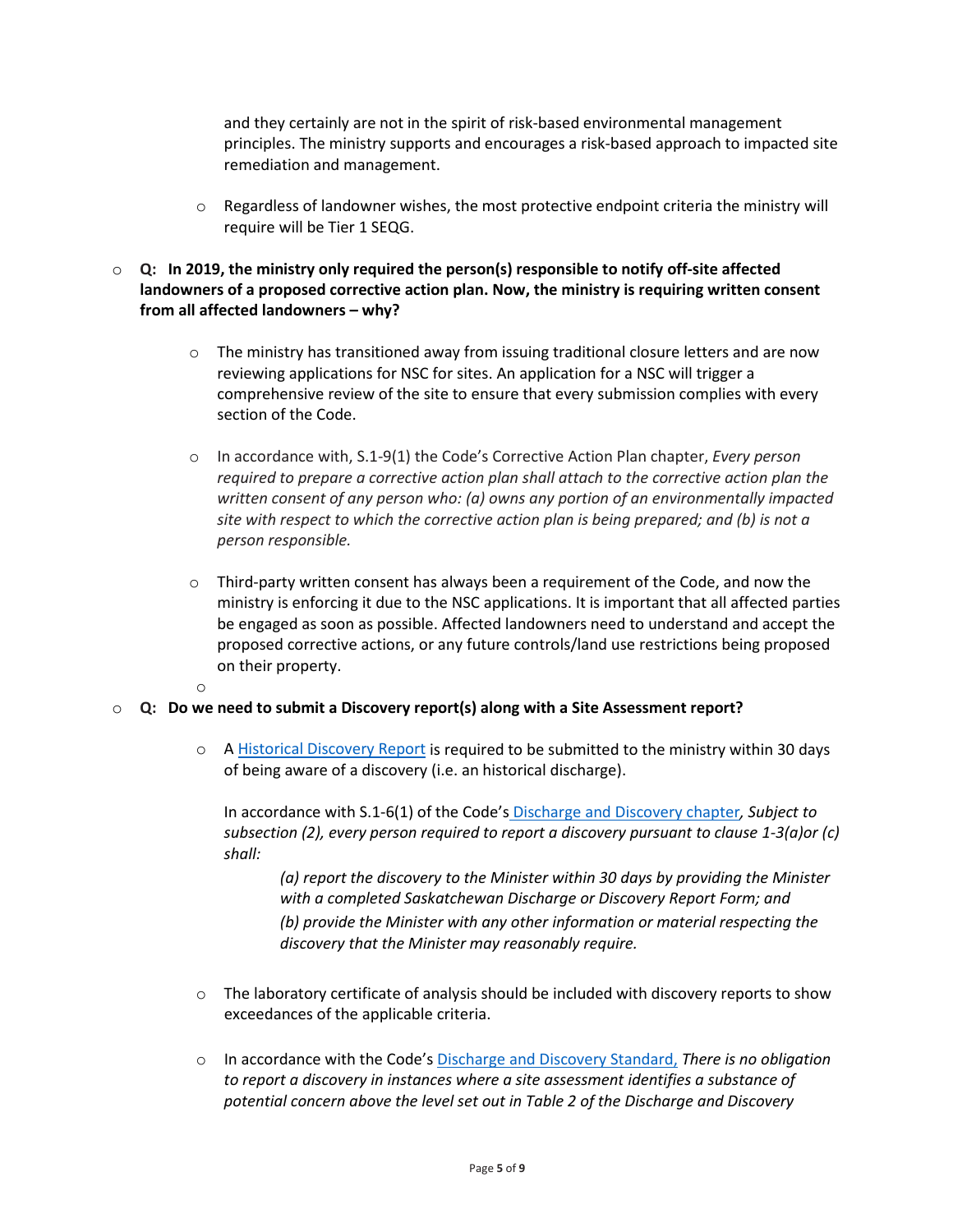*Reporting Standard at a site for which a report had been previously provided to the Minister. If the discovery is unrelated to the original report (e.g., because of a discharge that occurred after the original assessment/report) then a new report as set out in S.1-6 of the Discharge and Discovery Reporting Chapter is required.*

- o **Q: Can the ministry share the checklist they use to review Closure and Notice of Site Condition applications?**
	- o We are working to get the NSC checklist published, but we can still provide the blank checklist upon request prior to the checklist being published.
- o **Q: Industrial land lease holders may also maintain preliminary decommissioning plans and preliminary decommissioning cost estimates. Are these considered as part of the Notice of Site Condition, as they are updated typically on a 5-year basis?**
	- o Industrial facilities and industrial activities are regulated under *The [Environmental](https://publications.saskatchewan.ca/#/products/73291)  [Management and Protection \(General\) Regulations](https://publications.saskatchewan.ca/#/products/73291)*. Decommissioning and Reclamation Plans for industrial facilities are not related to Notice of Site Conditions.
- o **Q: Is there a template or any suggestions on the third-party approval attachment for the CAP. Would this be a letter or legal agreement or would an email suffice?**
	- o We currently don't have a template for third-party approval. A signed letter or legal agreement would suffice.
- o **Q: For a release from a saddle tank of a truck in the ditch of a highway/roadway, does the code require notification of the landowner? If the responsible party calls the provincial spill line, does this cover off notification to the Crown given the highway is Crown land.**
	- o In accordance with S.1-7 of the Code'[s Discharge and Discovery Chapter,](https://publications.saskatchewan.ca/#/products/79435) every person required to report a discharge shall, as soon as is reasonably practicable, report the discharge to any owner of land that is affected by the discharge, and in consultation with the minister, report it to any person who may be affected by the discharge.
	- $\circ$  Person(s) responsible must notify all affected landowners including the Ministry of Highways and Infrastructure. Calling the Ministry of Environment's provincial spill line does not cover notification to the Ministry of Highways and Infrastructure.
	- o It is the responsibility of the person(s) responsible to notify affected landowners.

#### o **Q: Lab Qualified Persons**

- **a) Why is the laboratory required to sign off as a QP if they are already following an approved standard (i.e. Canadian Association for Laboratory Accreditation Inc. (CALA) certified)?**
	- $\circ$  In accordance with 1-4(1)(d) of the Code's [Corrective Action Plan chapter,](https://publications.saskatchewan.ca/#/products/78243) a qualified person means *for the purposes of certifying a laboratory analysis, an individual who is*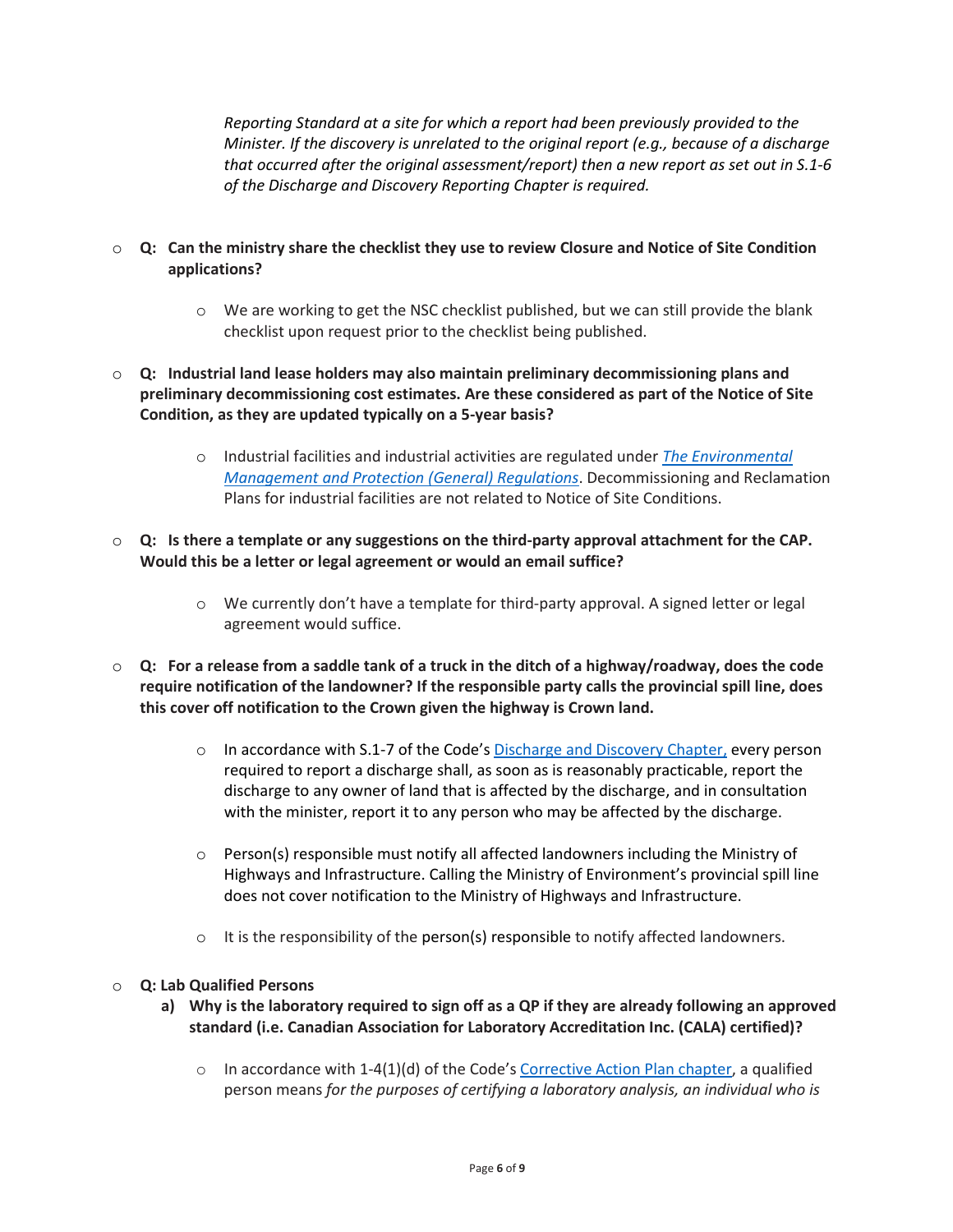*designated by the ministry, or who is a member of a class of persons, designated by the Minister pursuant to the Act to undertake the activity.*

- o Professional chemists do not have a legislated governing body in Saskatchewan. Therefore, all persons checking off the third box within the Corrective Action Plan section of the [QP certificate form](https://publications.saskatchewan.ca/#/products/78695) stating that…*The laboratory analysis procedures produce accurate, precise and reliable results* are required to have minister designation to be considered a qualified person. It is an extra level of acknowledgement required by the ministry to ensure qualified persons are actually reviewing the work conducted to support registration of NSC at a Site.
- $\circ$  In accordance with th[e Qualified Person Guidance Document,](https://publications.saskatchewan.ca/#/products/79434) a qualified person is required to certify laboratory analysis. Where selected endpoints have been achieved and laboratory analysis is provided to the ministry to confirm endpoints, it is important that the analysis was done with proper quality assurance and quality control procedures.
- **b) Why is the laboratory required to sign off as a QP that results are reliable, if a QP has already checked off the fourth box within the CAP Chapter part of the QP certificate form, stating that QA/QC, sampling, and analytical procedures produce accurate, reliable and precise results?**
	- $\circ$  Checking off the fourth box within the Corrective Action Plan Chapter section of the QP [certificate](https://publications.saskatchewan.ca/#/products/78695) form stating that *The quality assurance and quality control for sampling and analytical procedures produce accurate, precise and reliable results* is only needed where no standard-setting organization (i.e. CSA, ASTM, USEPA) method exists for the work completed. The qualified person is needed to certify that the quality assurance and quality control for sampling and analytical procedures used produce accurate, precise and reliable results.
	- $\circ$  If you check this box, the ministry will look to see which non-standard method was used, so please reference this method within the report. However, if you used a standard method, as mentioned above, you do not need to check this box.

#### **c) Why would someone designated to oversee all other aspects of the environmental work not be qualified to review the quality of laboratory results?**

 $\circ$  The identification of a person as a qualified person (e.g. P. Eng) does not entitle that person to engage in an activity, if that activity is within the exclusive scope of practice of a profession and that person is not a member of that profession.

Therefore, persons should not assume that since they are members of a class of persons referenced in the Code, that they can carry out activities that are within the exclusive scope of practice of another profession. A QP, such as a professional engineer, can confirm the proper laboratory analysis was conducted for the impacted site but cannot sign off on the performance of the analytical testing.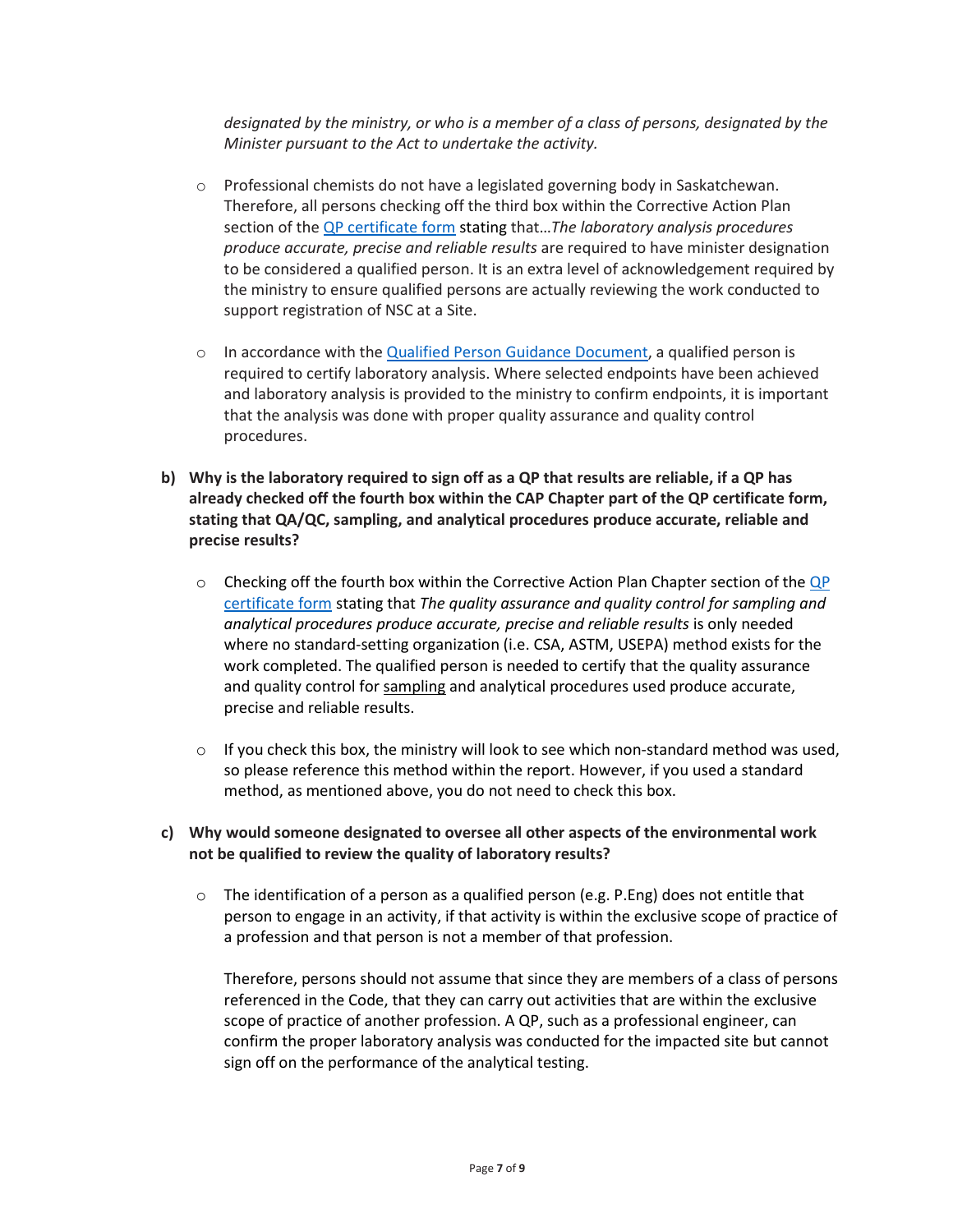- $\circ$  There is no legislated governing body in Saskatchewan that oversees the work of these class of persons. Therefore, everyone who is carrying out work in this area is required to submit a QP application to the ministry. The ministry will evaluate the application and, based on the individual's core skills, competencies and education, will determine their designation. Once designated as a QP, these individuals can sign-off on this part of the QP certificate.
- $\circ$  This is only required to satisfy the Code's CAP Chapter. Therefore, any laboratory samples used to support a CAP or justify an impacted site endpoint must be signed off by an appropriate QP.

## **Q: Can a Notice of Site Condition (NSC) for on-property impacts, be registered if off-property monitoring intends to achieve the objectives of a monitored natural attenuation CAP?**

- $\circ$  The ministry will only register a NSC for the on-property impacts in cases where:
	- o A NSC has already been registered for off-property impacts (endpoints have been achieved and a NSC certificate has been issued).
	- o An off-property Risk Management with Future Reclamation (RMFR) CAP and financial assurance has been accepted by the ministry and written consent has been provided by the affected landowner(s).
		- An RMFR CAP requires to be costed and assured. This means a financial assurance must be given to the ministry. This is done in order ensure that if the person(s) responsible does not complete the future reclamation, the ministry can complete the work instead, using the secured finances.
	- o An off-property monitored natural attenuation (MNA) CAP and a financial assurance has been accepted by the ministry.
		- The MNA must come with a monitoring schedule, an estimated timeline to achieve an acceptable endpoint, and a financial assurance to cover the costs (i.e. regular monitoring). The ministry will also require periodic status reports showing trends in the substances of potential concern.
	- o A Transfer of Responsibility for off-property impacts to another party, with financial assurance, has been accepted by the ministry.
		- In accordance with th[e Transfer of Responsibility for an](https://publications.saskatchewan.ca/#/products/77452) Environmentally [Impacted Site](https://publications.saskatchewan.ca/#/products/77452) Code chapter, an agreement to accept responsibility for an environmentally impacted site must be: in writing, signed, dated and include provisions stating that the person accepting responsibility accepts full and complete responsibility for any environmental issues that are identified in the site assessment and corrective action plan, AND include an acknowledgment that the person accepting responsibility is aware of the requirements set out in EMPA, 2010.
		- A financial assurance must also be submitted to the ministry for a transfer of responsibility. The amount must be equal to the anticipated